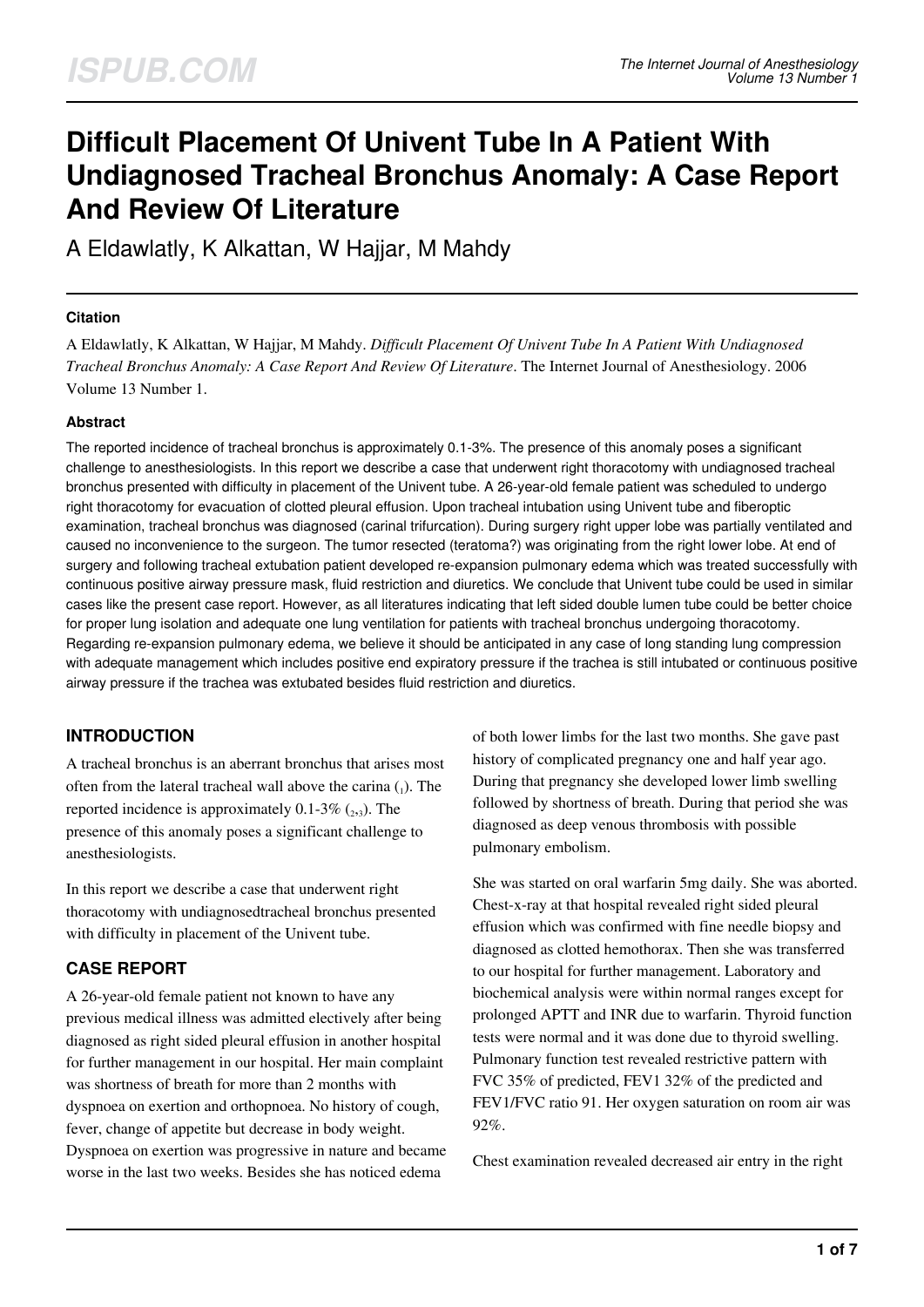side with dullness on percussion. Cardiovascular system was examined and was negative for any disease.

Vital signs and blood pressure were normal with normal ECG. Chest-x-ray revealed right side radio opaque shadow with the following differential diagnosis: hematoma, clotted hemothorax or pleural effusion (Figure 1).

#### **Figure 1**

Figure 1: Preoperative chest-x-ray



## **Figure 2**

Figure 2: CT scan with right pleural effusion with thickened pleura



CT scan of the lung showed right sided pleural effusion and possible thickening of the pleura. The patient was scheduled for right thoracotomy , evacuation of clotted hemothorax with possible pleural decortication. Warfarin was discontinued and she was on enoxaparin which has been discontinued as well preoperatively.

Premedication consisted of oral diazepam 10mg one hour preoperatively and oxygen through nasal cannula with 3L/min during transportation to the operation theatre. Before induction of anesthesia and after establishing an i.v line, thoracic epidural catheter D5-6 was inserted under complete aseptic technique. Then radial artery was cannulated. Then induction of anesthesia was achieved with i.v sufentanil 0.1mic/kg b.w and propofol 3mg/kg b.w followed by rocuronium 0.6mg/kg b.w to facilitated tracheal intubation using torque control blocker univent (TCBU) size 7 mm. Using fiberoptic bronchoscope (FOB) and upon advancing it we noticed an opening in the right tracheal wall above the carina.

At this stage the diagnosis of tracheal bronchus was made. Then we thought to use left sided double lumen tube (DLT) instead of TCBU. But we decided to proceed with TCBU and advance the blocker into bronchus intermedius to ensure isolation of right middle and lower lobes. Each time we inflate pilot cuff of TCBU with 10 then 7cc air it dislodged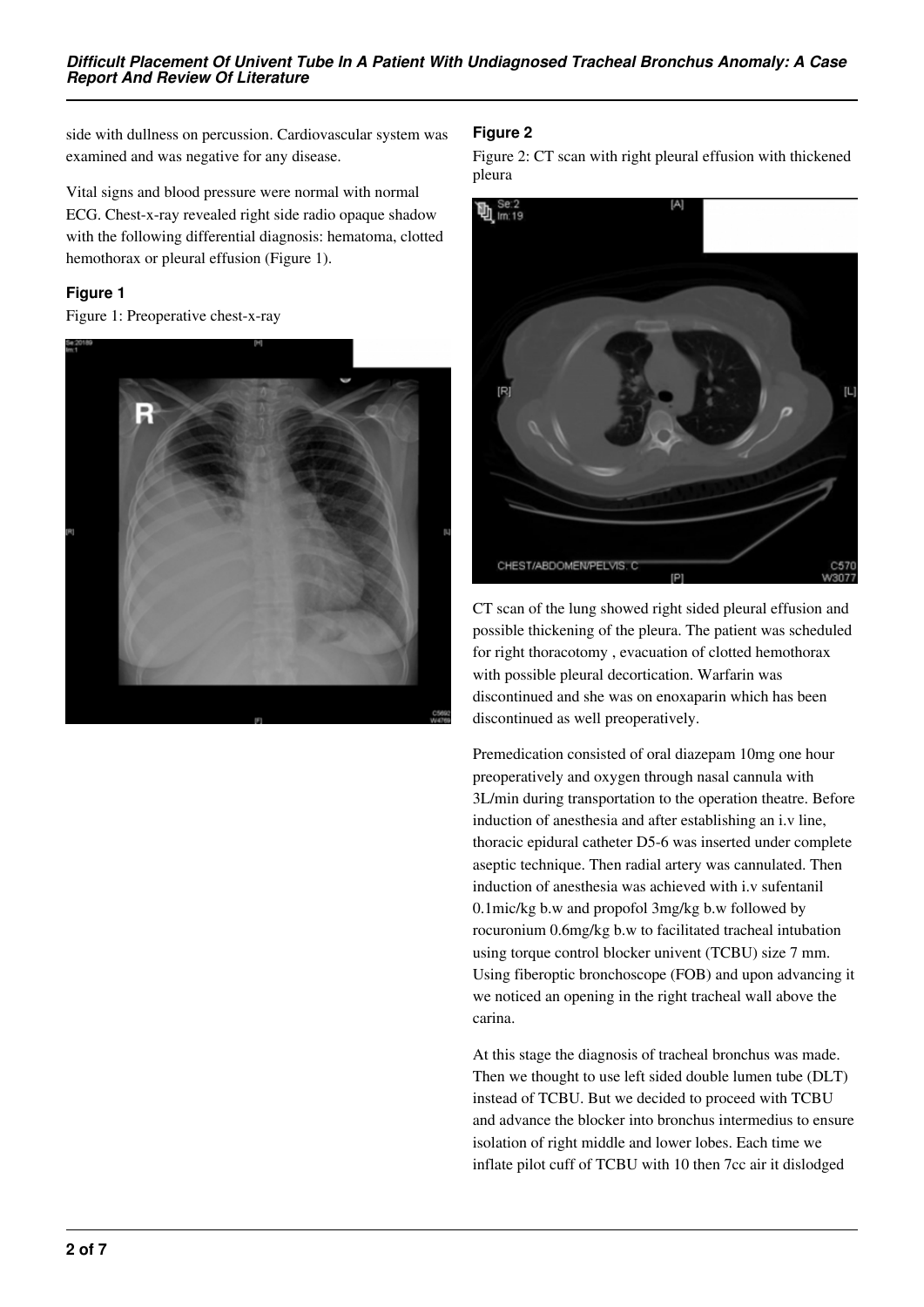out of the bronchus intermedius. We tried again with 5cc air then the blocker was well placed. Right sided internal jugular vein was cannulated. Anesthesia was maintained with 50% oxygen in air with 1MAC sevoflurane. Bupivacaine 0.25% 7ml was given epidurally and continued on infusion drip at rate of 5ml/hour throughout the procedure. Incremental dosages of rocuronium and sufentanil were given when required. Thoracotomy performed and large swelling originating from right lower lobe was resected, weighing 1.8kg, possibly teratoma (Figure 3).

## **Figure 3**

Figure 3: Tumor (teratoma?)



# **Figure 4**

Figure 4: Chest-x-ray showing right sided pulmonary edema



# **Figure 5** Figure 5: Resolving right side pulmonary edema



During surgical procedure the right upper lobe was partially ventilated. Initially it was compressed as well with the tumor and hence partially ventilated but later after removal of the tumor and deflating the bronchial blocker pilot cuff, it was fully ventilated. Though it was ventilated intraoperatively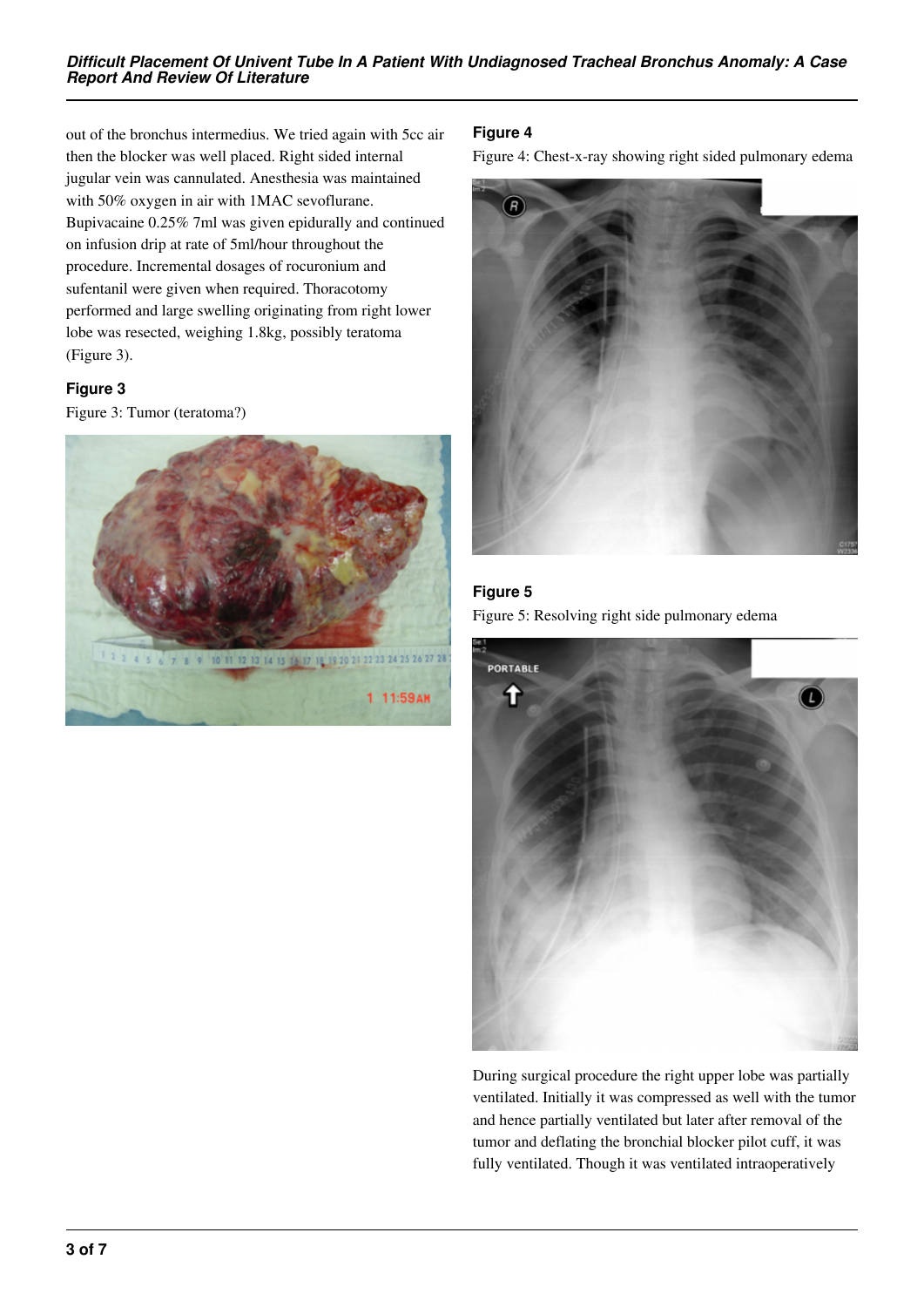but it didn't disturbed the surgeon while operating since it was far from the lung pathology which was mainly in the right lower lobe. At the end of surgery the blocker pilot cuff was deflated and the right lung was ventilated. During the whole procedure blood gas analyses data were within normal ranges. The duration of surgery was 90 minutes. Blood loss was minimal except of the blood collected in the tumor with it is feeding vessel which was secured. Two units of packed RBCs were given besides 500 cc of lactated ringer solution with 300 cc of urine output. At the end of surgery reversal of muscle relaxants (neostigmine 2.5mg/atropine 1mg) was given and the trachea was extubated.

After tracheal extubation we have noticed that she cough repeatedly with frothy blood stained secretions. The diagnosis of re-expansion pulmonary edema was made.

Immediately furusemide (lasix) 40mg i.v was given and fluids restricted and continuous positive airway pressure (CPAP) mask was applied with flow rate of 5L/min and initial pressure of pressure of 10cmH2O. Then the patient was transferred to surgical ICU and continued on same management of lasix 20mg i.v once daily, fluid restriction and CPAP mask with pressure reduced to 5cmH2O as ABGs improved. Chest-x- ray revealed right sided pulmonary edema (Figure 4). Her ABGs at that time showed CO2 accumulation 60mmHg. Four hours late she CPAP was replaced with venturi mask with 40%O2.

Next day she was breathing room air and made uneventful recovery with better chest-x-ray (Figure 5). Two days later she was transferred to normal surgical floor. An alert card was issued to the patient indicating the tracheal bronchus anomaly and she was advised to show it to the attending anesthesiologist ahead of any surgical procedure in the future in order to avoid any possible complications of tracheal intubation.

Looking into the CT scan of the lung retrospectively with different contrast and view revealed a take off of the right upper lobe bronchus from the lateral wall of the trachea (Figure 6).

## **Figure 6**

Figure 6: Take off of the right upper lobe bronchus from the tracheal wall (Arrow)



# **DISCUSSION**

The patient had an undiagnosed tracheal bronchus which was incidentally found upon examination using FOB. In the majority of cases a tracheal bronchus arises from thelateral wall of the trachea as in our case. In a recent series of 35 tracheal bronchus patients 28 originated from the right wall and 7 from the left  $\left( \_4 \right)$ . The main implications of tracheal bronchus in adults is during endotracheal intubation. An endotracheal tube can occlude the lumen of the tracheal bronchus resulting in atelectasis of the involved lobe. Accidental intubation of the anomalous lobe can cause pnemothorax and inadequate ventilation of the remaining lung  $\left($ <sub>5</sub> $\right)$ . In thoracic anesthesia the implications are quite different. The reason why is in thoracic anesthesia lung isolation is required and therefore the possibility of occlusion of the tracheal bronchus orifice which will compromise the right upper lobe and lead to inadequate lung isolation and improper lung ventilation with subsequent postoperative sequealae. Arbitrarily tracheal bronchus can be classified into three types. Type I, in its most severe manifestation, a carina arises at mid-tracheal level. This is commonly present in children. Type II, present in adults where the tracheal bronchus arises from the lower third of the trachea. Type III, mostly in adults where the tracheal bronchus presented as a small but distinct bronchus connected to the lower third of the trachea to a bronchus that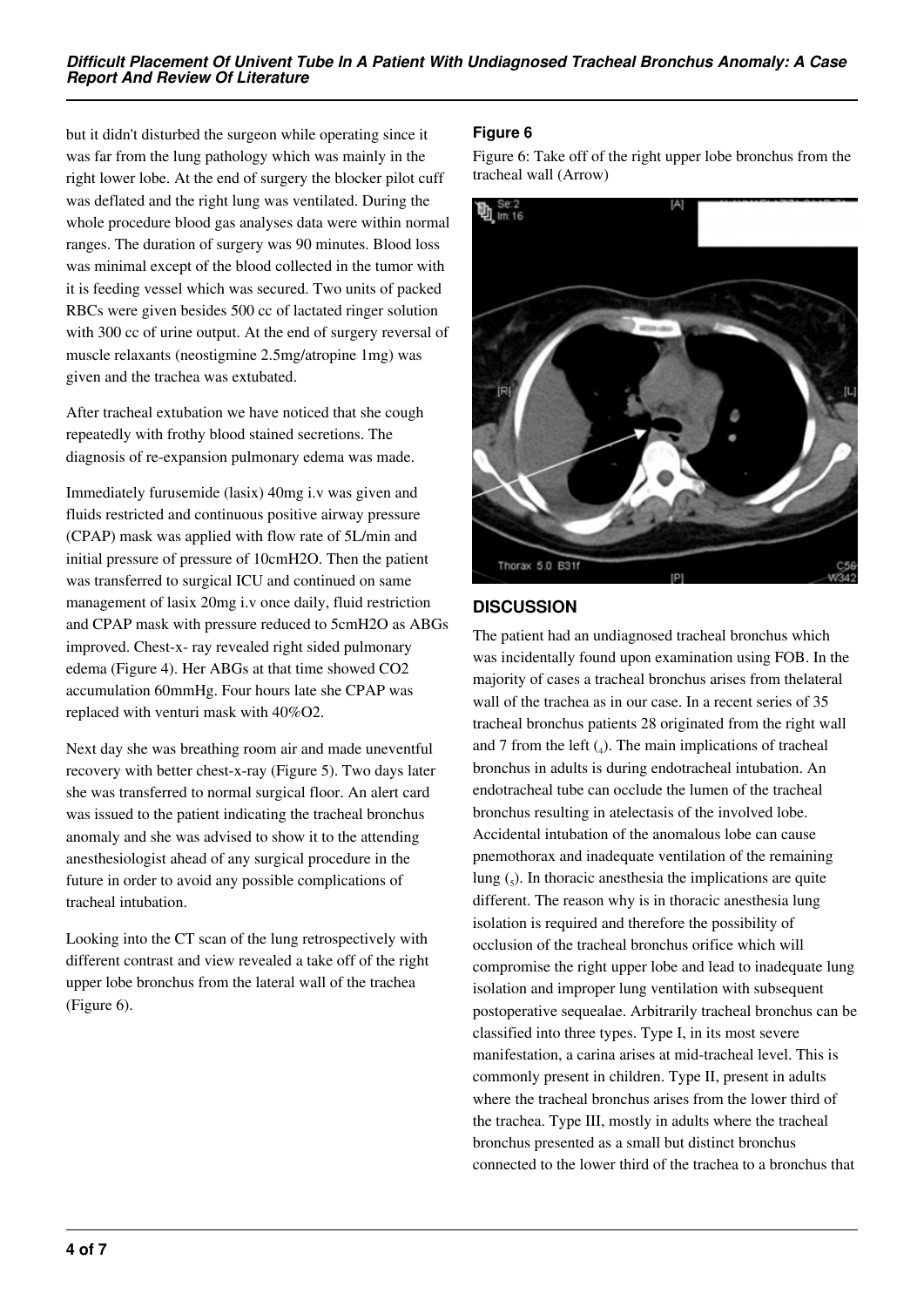arises from the trachea at the level of carina (carinal trifurcation) and just proximal to the origin of the right main bronchus  $\zeta_6$ ). From that description we consider our patient as type III hence the tracheal bronchus arises at the carinal level as visualized with FOB. Type III anomaly presents particular problems for those using  $DLT$  ( $_{7,8}$ ). Ching et al reported a case of a previously undiagnosed tracheal diverticulum which is a variant of tracheal bronchus which caused difficulty in positioning of a  $DLT$  ( $_{9}$ ). Bronchial blockers also have been used for attempting lung isolation in patients with tracheal bronchus. Kin et al, reported a case of successful lung isolation with one bronchial blocker in a patient with tracheal bronchus and they concluded that although DLT should be used for lung isolation in tracheal bronchus patients, using one bronchial blocker is possible if the distance between the carina and the tracheal bronchus short enough  $\binom{10}{10}$ . In contrary with that report Peragallo et al, reported a case in which the presence of an undiagnosed tracheal bronchus made isolation of the right lung with bronchial blocker impossible  $\binom{1}{1}$ . Also Tsuda et al reported unsuccessful use of a bronchial blocker to achieve OLV which has been replaced with DLT with successful outcome  $(1, 2)$ . However, Lee et al, reported successful OLV in a patient with aberrant tracheal bronchus. The authors have used Univent tube and in addition a Fogarty catheter to block the tracheal bronchus and successfully established isolation of the right lung  $_{13}$ ). In the present case report TCBU was used with partially ventilated right upper lobe. There was no need to replace it with left sided DLT to ensure complete right lung isolation. The reason why, is the tumor was so big enough to cause compression although mainly on the right middle and lower lobes but partially compressing the right upper lobe as well.

Moreover, partially ventilated right upper lobe didn't interfere with the surgical procedure since it was distal to the lung pathology which was mainly in the right lower lobe. Following right lung inflation and after tracheal extubation the patient developed re-expansion pulmonary edema (RPE). Otomo et al reported RPE after removal of a giant thoracic tumor associated with long time lung collapse and mediastinal shift  $_{14}$ ). Another case of intraoperative RPE was described by Desiderio et al following thoracotomy  $_{15}$ ). A case of unilateral RPE was described in the literature after drainage of a large spontaneous pneumothorax with chest tube insertion. The pathogenesis of RPE was also described as controversial due to unknown of the exact mechanism  $_{16}$ ). In our case the patient showed no evidence of RPE prior to

tracheal extubation. However, immediately after tracheal extubation she started to cough and expectorate of frothy blood stained sputum. She was successfully managed with CPAP, restriction of fluids and diuretics.

In conclusion, though tracheal bronchus is rare anomaly but it presents difficulty in establishing lung isolation and proper OLV. In our case TCBU was used successfully for OLV with partially ventilated right upper lobe, however, we are aware that for complete lung isolation a left sided DLT will be more appropriate. We do recommend as other reports recommend giving the patient an alert card indicating the diagnosis of tracheal bronchus to be projected to the anesthesiologist in any future anesthesia exposure. Regarding RPE, we believe it should be anticipated in any case of long standing lung compression with adequate management which includes positive end expiratory pressure (PEEP) if the trachea is still intubated or CPAP if the trachea was extubated besides fluid restriction and diuretics.

#### **References**

1. Barat M, Konrad HR. Tracheal bronchus. Am J Otolaryngol 1987;8:118-22. 2. McLaughlin FI, Strieder DJ, Harris GBC, et al. Tracheal bronchus: Association with respiratory morbidity in childhood. J Pediatrics 1985;106:751-55. 3. Ikeno S, Mitsuhata H, Saito K, et al. Airway management for patient with a tracheal bronchus. Br J Anaesth 1996; 76:573-575. 4. Ghaye B, Szapiro D, Fanchamps J-M, et al. Congenital bronchial abnormalities revisited. Radiographics 2001; 21:105-109. 5. Aoun NY, Velez E, Kenny LA, et al. Tracheal Bronchus. Respiratory Care 2004; 49:1056-1058. 6. Conacher ID. Implications of a tracheal bronchus for adult anaesthetic practice. Brit J Anaesth 2000; 85:317-21. 7. Brodsky JB, Mark JBD. Bilateral upper lobe obstruction from a single lumen double-lumen tube. Anesthesiol 1991;74:1163-1164. 8. Stene R, Rose M, Weinger MB, et al. Bronchial trifurcation at the carina complicating use of a double-lumen tracheal tube. Anesthesiol 1994;89:1162- 1164. 9. Ching SLL, Chow MYH, Ng HN. Difficult lung isolation in a patient with an undiagnosed tracheal diverticulum. J Cardiothorac Vasc Anesthes 2003;17:355- 56. 10. Kin N, Tarui K, Hanaoka K. Successful lung isolation with one bronchial blocker in a patient with tracheal bronchus. Anesth Analg 2004;98:270. 11. Peragallo R, Swenson JD. Congenital tracheal bronchus: the inability to isolate the right lung with a univent bronchial blocker tube. Anesth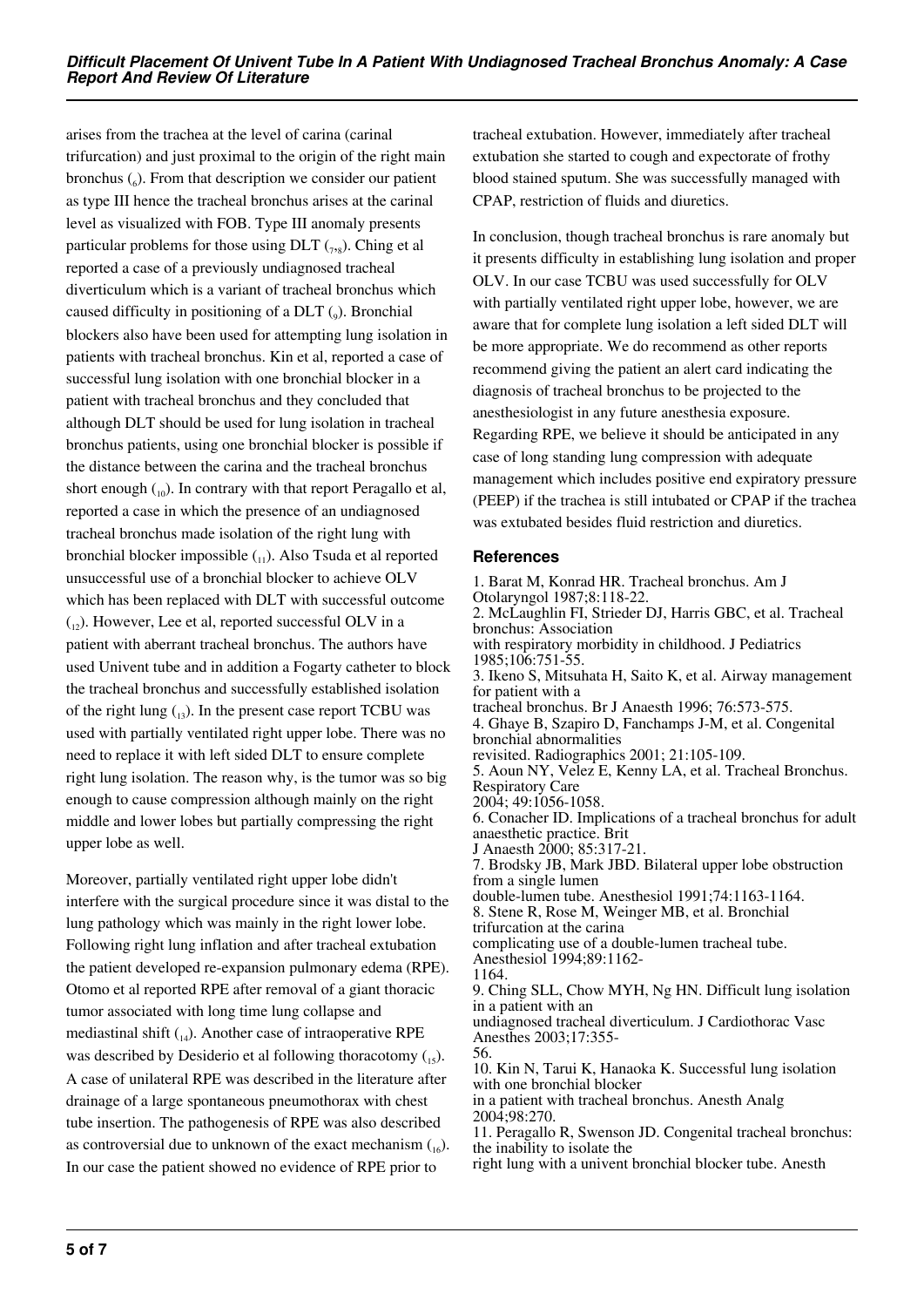Analg 2000;91:300-301.

12. Tsuda K, Kinoshita R, Yamada K, et al. Difficulty in one-lung ventilation reveals

tracheobronchial anomaly. Masui 2006;55:100-102.

13. Lee HL, Ho ACY, Cheng RKS. Successful one-lung ventilation in a patient with

aberrant tracheal bronchus. Anesth Analg 2002;95:492-94.

14. Otomo A, Kawatani M, Morikawa T, et al. Reexpansion pulmonary edema after

removal of a giant thoracic tumor associated with long time

lung collapse and

mediastinal shift. Masui 2004;53:291-93.

15. Desiderio D, Meister M, Bedford R. Intraoperative reexpansion pulmonary

edema. Anesthesiol 1987;67:821-22

16. Volpicelli G, Fogaliati C, Radeschi G, et al. A case of unilateral re-expansion

pulmonary edema successfully treated with non-invasive continuous positive

airway pressure. Eur J Emer Med 2004;11:291-94.